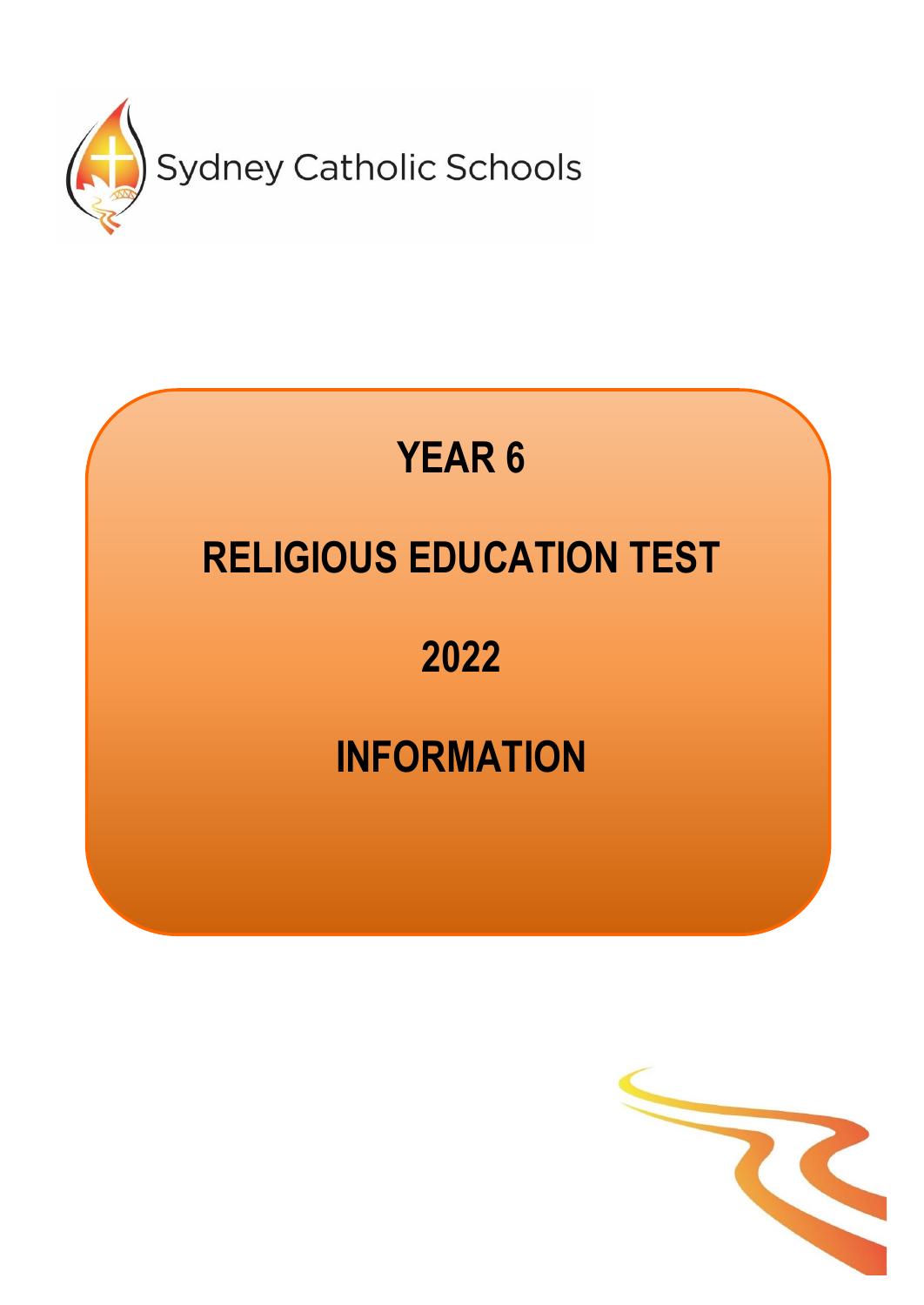## **TABLE OF CONTENTS**

| YEAR 6 RELIGIOUS EDUCATION TEST 2022           |                |
|------------------------------------------------|----------------|
| <b>CHECKLIST and TIMELINE 2022</b>             | $\mathbf{2}$   |
| <b>TEST INFORMATION</b>                        | $\mathbf{3}$   |
| <b>CANDIDACY</b>                               | 3              |
| <b>DISABILITY PROVISIONS</b>                   | 3              |
| <b>ABSENT STUDENTS</b>                         | 4              |
| <b>TEST FORMAT</b>                             | 4              |
| <b>MARKING</b>                                 | 4              |
| PREPARATION FOR THE TEST                       | 4              |
| <b>PROTOCOLS</b>                               | 5              |
| RELIGIOUS EDUCATION TESTING DATA               | 5              |
| SECURITY AND CONFIDENTIALITY                   | 6              |
| <b>INSTRUCTIONS FOR ADMINISTERING THE TEST</b> | 7              |
| BEFORE THE TEST DAY                            | $\overline{7}$ |
| TEST PROCEDURE AND TIME ALLOCATION             | 7              |
| PACKAGING TEST FOR RETURN AND MARKING          | 8              |
| <b>TEST RESULTS</b>                            | 9              |
| <b>GROUPING OF RELIGIONS GUIDE</b>             |                |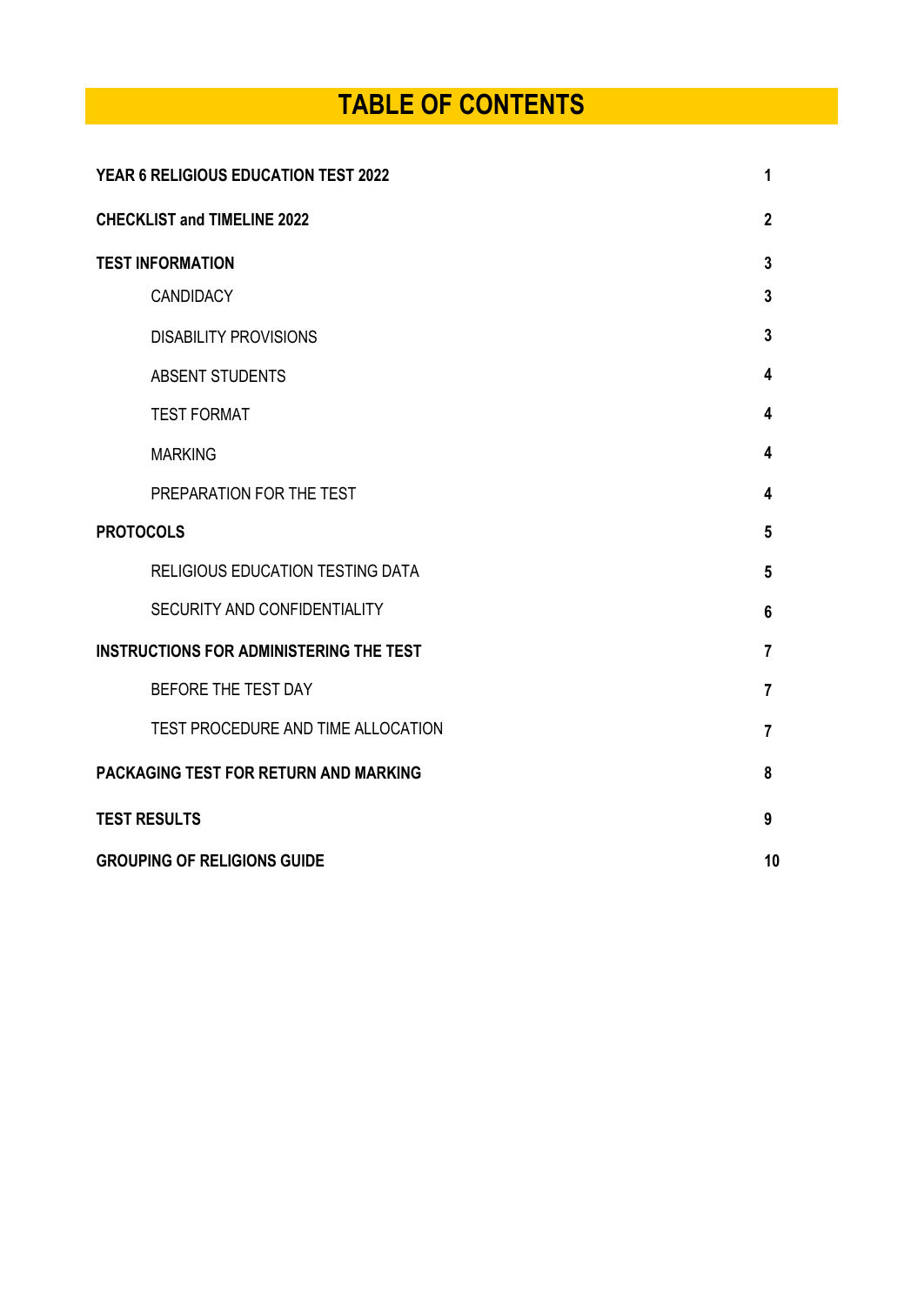## **YEAR 6 RELIGIOUS EDUCATION TEST 2022**

- The test will consist of **50 multiple choice questions**.
- Total time for the test is **1 hour.**
- From Friday, 9 December 2022, reporting of results to schools and students will be available.

Schools will also receive the reports in hard copy. Information about test results is in this booklet.

- Sydney Catholic Schools will distribute the test packages to all schools and schools will return student answer sheets directly to New Data Solutions. **Please note,**  *REGISTERED, EXPRESS MAIL* **is required to ensure tracking of returned answer sheets.** Please ensure that each envelope is securely sealed, using tape if necessary.
- For further enquiries contact: **Jodie Micallef** *Specialist: Religious Education (Primary)* Sydney Catholic Schools Central Office (02) **9568 8248** mobile **0491 213 205** email: [jodie.micallef@syd.catholic.edu.au](mailto:jodie.micallef@syd.catholic.edu.au)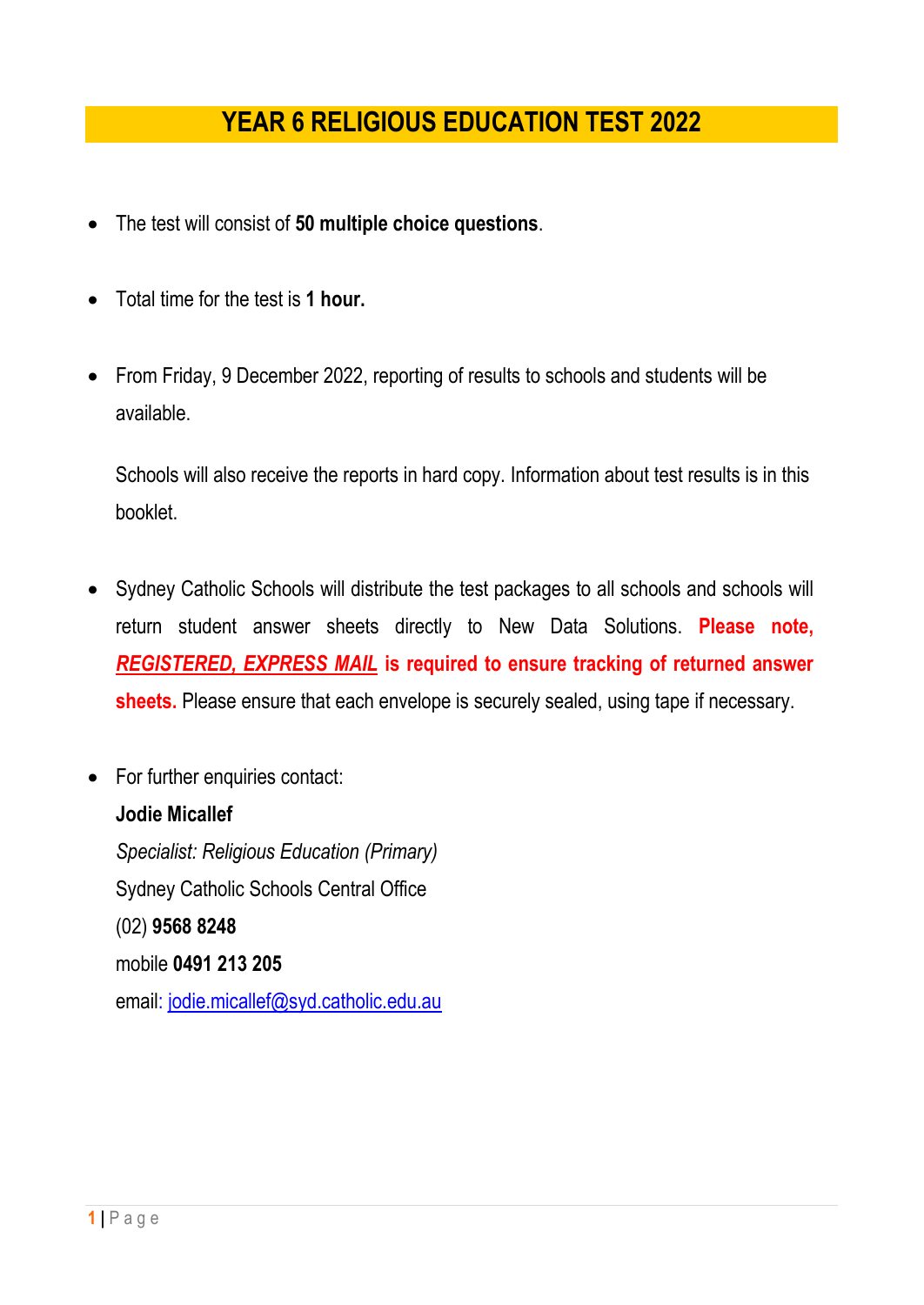## **CHECKLIST and TIMELINE 2022**

| <b>DATE</b>                                         | <b>EVENT</b>                                                                                                                                                                                                                                                                                        |
|-----------------------------------------------------|-----------------------------------------------------------------------------------------------------------------------------------------------------------------------------------------------------------------------------------------------------------------------------------------------------|
| <b>Wednesday 8 June</b><br>(Term 2 Week 7)          | 'Number of Students and Confidentiality Agreement' form available on RE<br>Online. for completion by each school.                                                                                                                                                                                   |
| <b>Wednesday 8 June</b><br>(Term 2 Week 7)          | 'Year 6 Religious Education Test 2022 Information' on RE Online.                                                                                                                                                                                                                                    |
| Friday 24 June<br>(Term 2 Week 9)                   | Last day for 'Number of Students and Confidentiality Agreement' form to be<br>completed by schools and uploaded to the Google Form located on RE Online.                                                                                                                                            |
| <b>Monday 5 September</b><br>(Term 3 Week 8)        | Year 6 Religious Education test package for 2022 mailed to Sydney schools.                                                                                                                                                                                                                          |
| <b>Monday 12 September</b><br>(Term 3 Week 9)       | Schools who have not received the test package by this date, will need to<br>contact Jodie Micallef on 9568 8248 or email<br>jodie.micallef@syd.catholic.edu.au                                                                                                                                     |
| <b>Tuesday 18 October</b><br>(Term 4 Week 2)        | Teachers ensure that students have the necessary equipment to participate in<br>the test (i.e. 2B or B pencil and eraser.) These are not included in the test<br>package.                                                                                                                           |
|                                                     | Please note: Principal and/or REC to meet with all Year 6 teachers to<br>unpack the 'Year 6 Religious Education Test 2022 Information' booklet and<br>organise procedures for test day.                                                                                                             |
| <b>Wednesday 19 October</b><br>(Term 4 Week 2)      | YEAR 6 RELIGIOUS EDUCATION TEST 2022                                                                                                                                                                                                                                                                |
| Thursday 20 - Friday 21 October<br>(Term 4 Week 2)  | PLEASE RETURN TEST ANSWER SHEETS with the completed Return<br>Advice Form in the pre-addressed return envelope included in the test<br>package. (Note: Test answer sheets are sent to New Data Solutions not SCS<br>Central Office).<br>Please note, REGISTERED, EXPRESS MAIL is required to ensure |
| <b>Friday 28 October</b>                            | tracking of returned answer sheets.<br>LAST DATE for answer sheets to arrive at New Data Solutions for marking.                                                                                                                                                                                     |
| (Term 4 Week 3)                                     |                                                                                                                                                                                                                                                                                                     |
| <b>Posted Monday 5 December</b><br>(Term 4 Week 9)  | Student individual reports, certificates and school results sent to schools.                                                                                                                                                                                                                        |
|                                                     | Please note, Test booklets to be returned to students with their results<br>and certificate.                                                                                                                                                                                                        |
| <b>Monday 12 December</b><br>(Term 4 Week 10)       | Schools who have not received student results by this date should contact<br>Jodie Micallef on 9568 8248 or 0491 213 205 or email<br>jodie.micallef@syd.catholic.edu.au                                                                                                                             |
| <b>Amendments to</b><br><b>Certificates/Reports</b> | Schools who require amendments to student certificates and/or reports, should<br>fill out the 2022 Google form found on RE Online/Primary/RE Test - Year 6.                                                                                                                                         |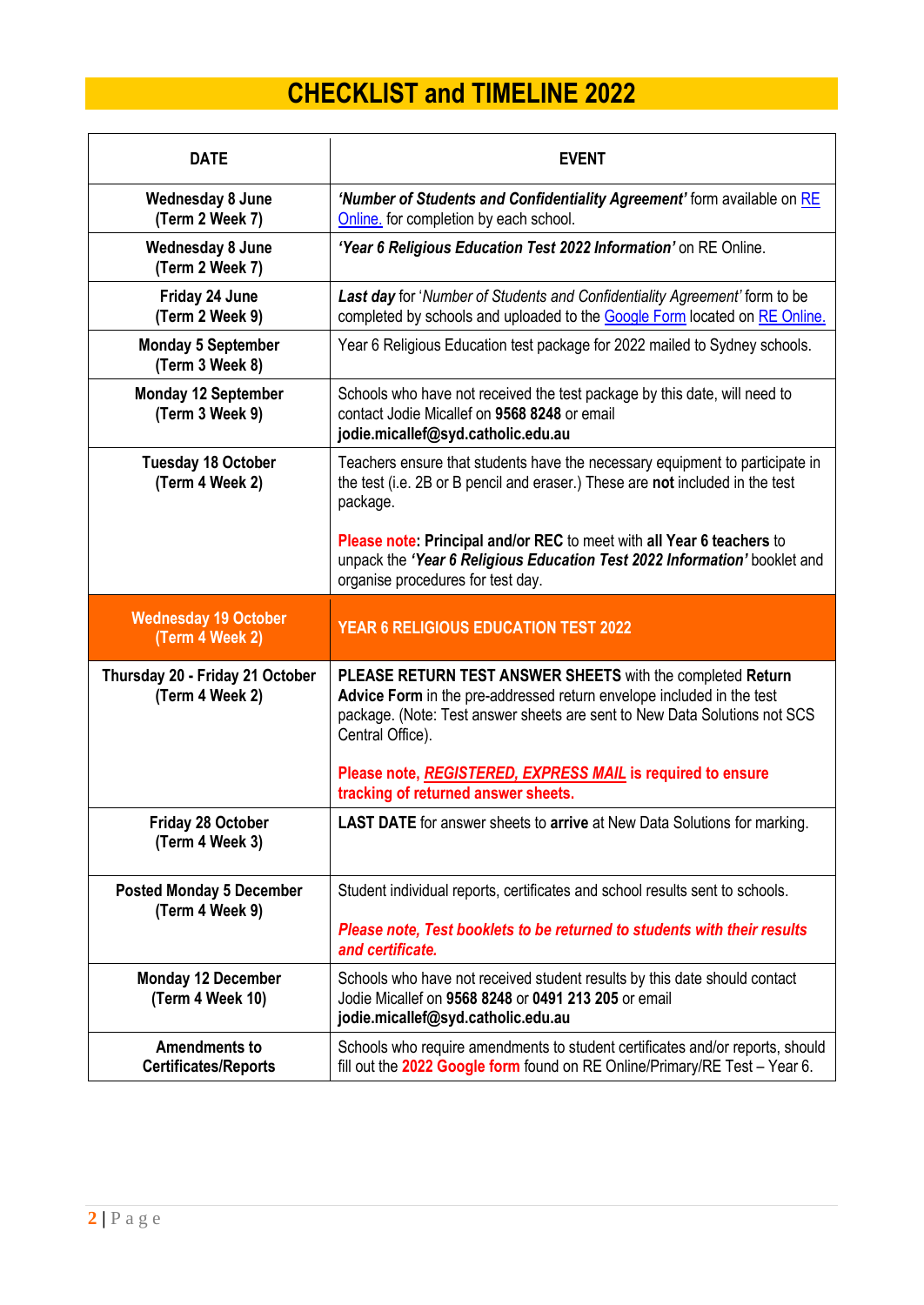## **TEST INFORMATION**

## **Date of Test: Wednesday 19 October 2022**

#### **CANDIDACY**

- **All students** enrolled in Year 6 who are following a regular classroom program are required to participate in the test.
- Students in Year 6 in multi-age classes are required to participate in the test.
- Students with a language background other than English who arrived from overseas less than a year before the test have the opportunity to be exempt from testing.
- Students who have transferred from Department of Education Schools (DET) to Catholic Schools are not necessarily exempt from sitting the test. This will depend on the particular circumstances of each student.

#### **DISABILITY PROVISIONS**

- Students with diverse learning needs undertake the test with the **same adjustments** that they normally receive in the classroom. This may include a 'reader' or 'scribe'.
- Students who have difficulty reading may request that a teacher or nominated person read words or questions as required.
- Teachers may give **additional time** to:
	- students who have a 'reader' or a 'scribe'.
	- students with learning or physical difficulties who do not have a 'reader' or 'scribe' but need more time.
	- students with vision impairment using the larger format print.
- **Students with vision impairment** can be supplied with the test and answer sheet in a larger format or in braille. The school needs to indicate the number of students who require this provision on the relevant section of the *'Number of Students and Confidentiality'* form*.*
- If students use the large print format and/or coloured answer sheets, a delegate from the school needs to **transfer their answers to a standard answer sheet** before returning this sheet with the other students' answer sheets to New Data Solutions for marking. The larger format and/or colour answer sheet **IS NOT** to be sent to New Data Solutions for marking.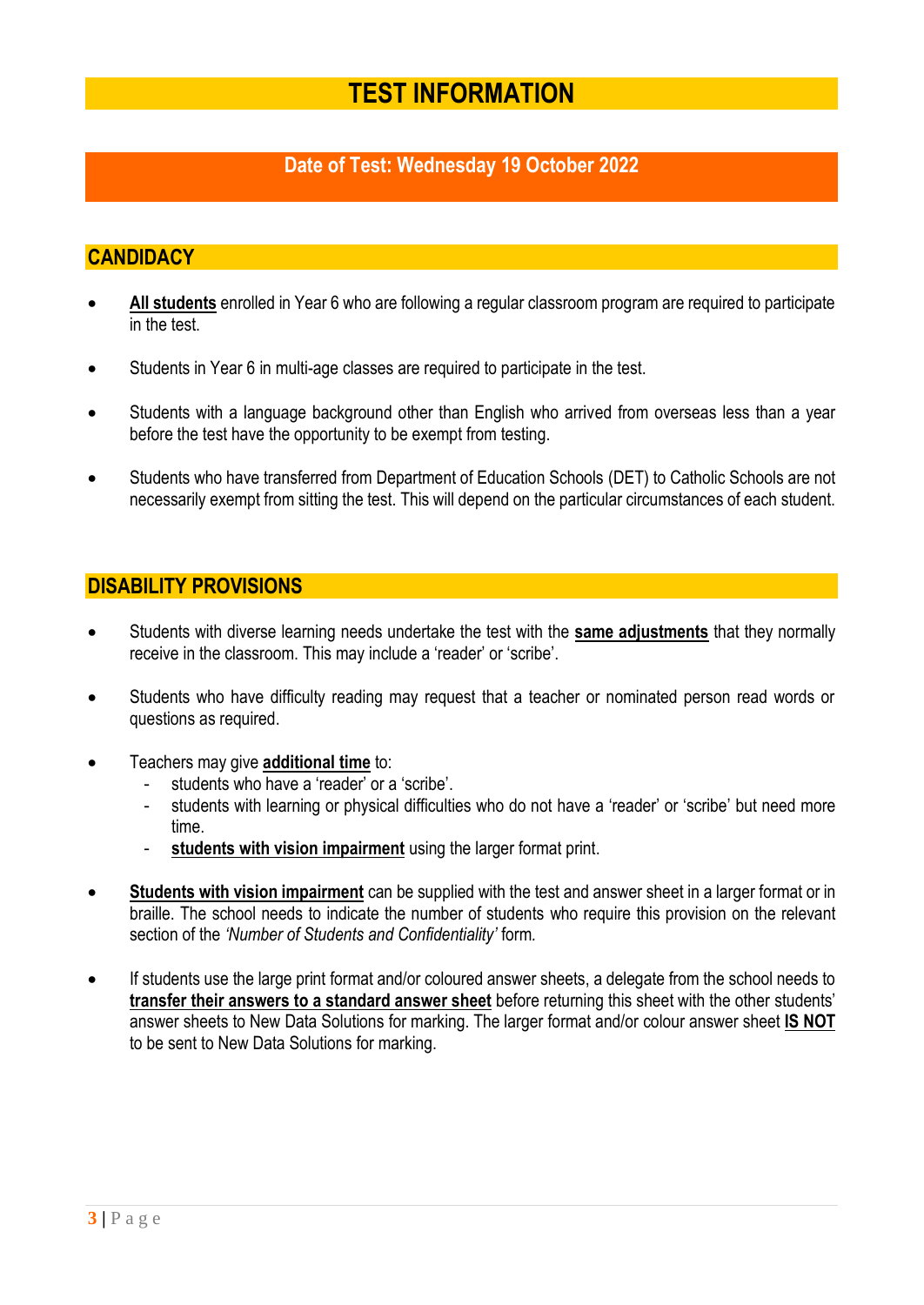## **ABSENT STUDENTS**

Students who are absent on the day of the test may sit the test on the day of their return, within the week of the test only. These dates include **Thursday, 20 October or Friday, 21 October 2022**. Please note that each returning student must sit the test on the day of their return, in the first session of the school day.

Test security should be maintained until **Monday, 24 October 2022.** This means that there should be no discussion or explanation of the test questions with students. This is to maintain the security of the test until any absent students have completed the test.

#### **TEST FORMAT**

- 3 practice questions
- 50 multiple choice questions (50 marks)

#### **MARKING**

- The test will be marked by computer scanning at New Data Solutions.
- Schools will receive notification of results from **Monday, 5 December 2022**.

## **PREPARING FOR THE TEST**

• **Answer Sheet** 

Ensure that students practise completing their names and student information on the sample answer sheet, which is available on [RE Online.](https://reonline.sydcatholicschools.nsw.edu.au/re-test-year-6/). Please download, print and photocopy one for every student.

Students are required to enter the following information on the answer sheet:

| <b>First Name</b> | Date of birth                      |
|-------------------|------------------------------------|
| Surname           | Religion**                         |
| School code*      | Years in a Catholic school         |
| Year Level        | Language Background                |
| Gender            | Class (A, B, C, D, E) *** optional |
|                   |                                    |

**\*** The school's Australian Government code will be enclosed in the test package and is to be written on the whiteboard by the teacher for students to copy onto their answer sheet.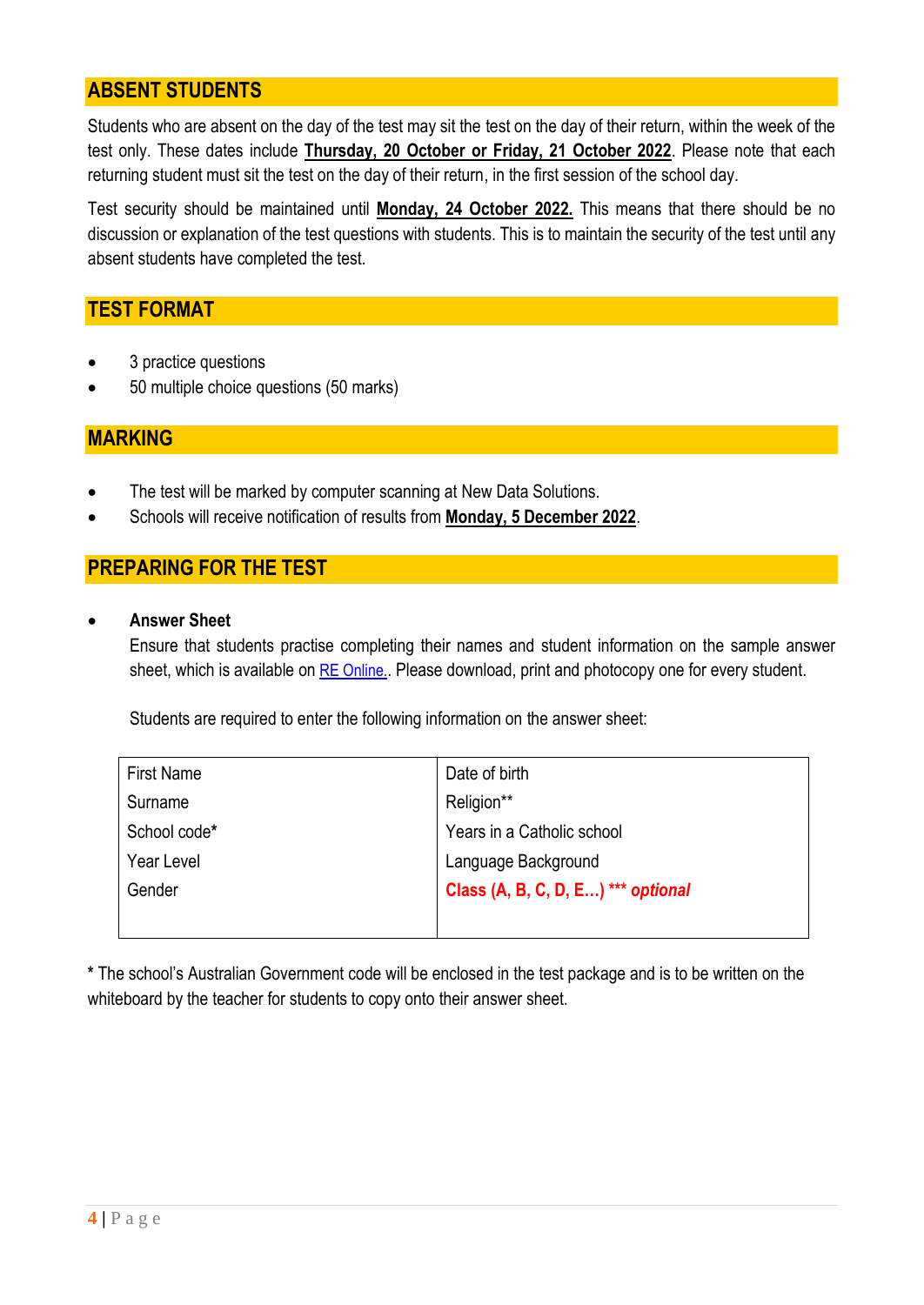#### **CLASS**

 $000000000000$ 

\*\* The students will need to know and record their religion – please refer to the 'Grouping of Religions' guide on page 10 of this booklet.

\*\*\* *The 'Class' category enables schools with more than one Year 6 class to have students listed in classes in the ICAS Assessments results reports. To do this, schools will need to allocate A, B, C, D etc. to their classes and write the class letter on the whiteboard for students to shade in the appropriate box on the answer sheet under 'Class'. Schools with only one class would not need to complete this section.*

- Spend time discussing and practicing test techniques:
	- e.g. Read questions carefully. Attempt all questions, if possible. Answer the questions you are sure of first. Use process of elimination for others. Check all answers once the test is completed.
- Revise test language with students. Discuss the meaning of words that often appear in test directions.

## **PROTOCOLS**

## **RELIGIOUS EDUCATION TESTING DATA**

- Principals will need to ensure that the *'Number of Students and Confidentiality Agreement'* form is completed by the due date (**Friday, 24 June 2022**) and uploaded to the [Google Form](https://docs.google.com/forms/d/1PuRpmrAKFCrefq1YfpeqkcOA-aVhSBLje4Laqg1Y0-o/viewform?edit_requested=true) located on [RE](https://reonline.sydcatholicschools.nsw.edu.au/re-test-year-6/)  [Online.](https://reonline.sydcatholicschools.nsw.edu.au/re-test-year-6/) Principals are asked to ensure the full name of the school is written on the form.
- Results are reported in ways that support teachers in appropriate teaching and learning for students.
- The results relating to each particular students are revealed:
	- to the student
	- to the student's parents/carers
	- to the Principal and REC of the school
	- to the Year 6 teacher/s.
- Principals work with parents to ensure that the purposes and uses of achievement data in Religious Education are meaningful and understood by the school community.
- Test results are not used publicly to denigrate students, schools, teachers or principals.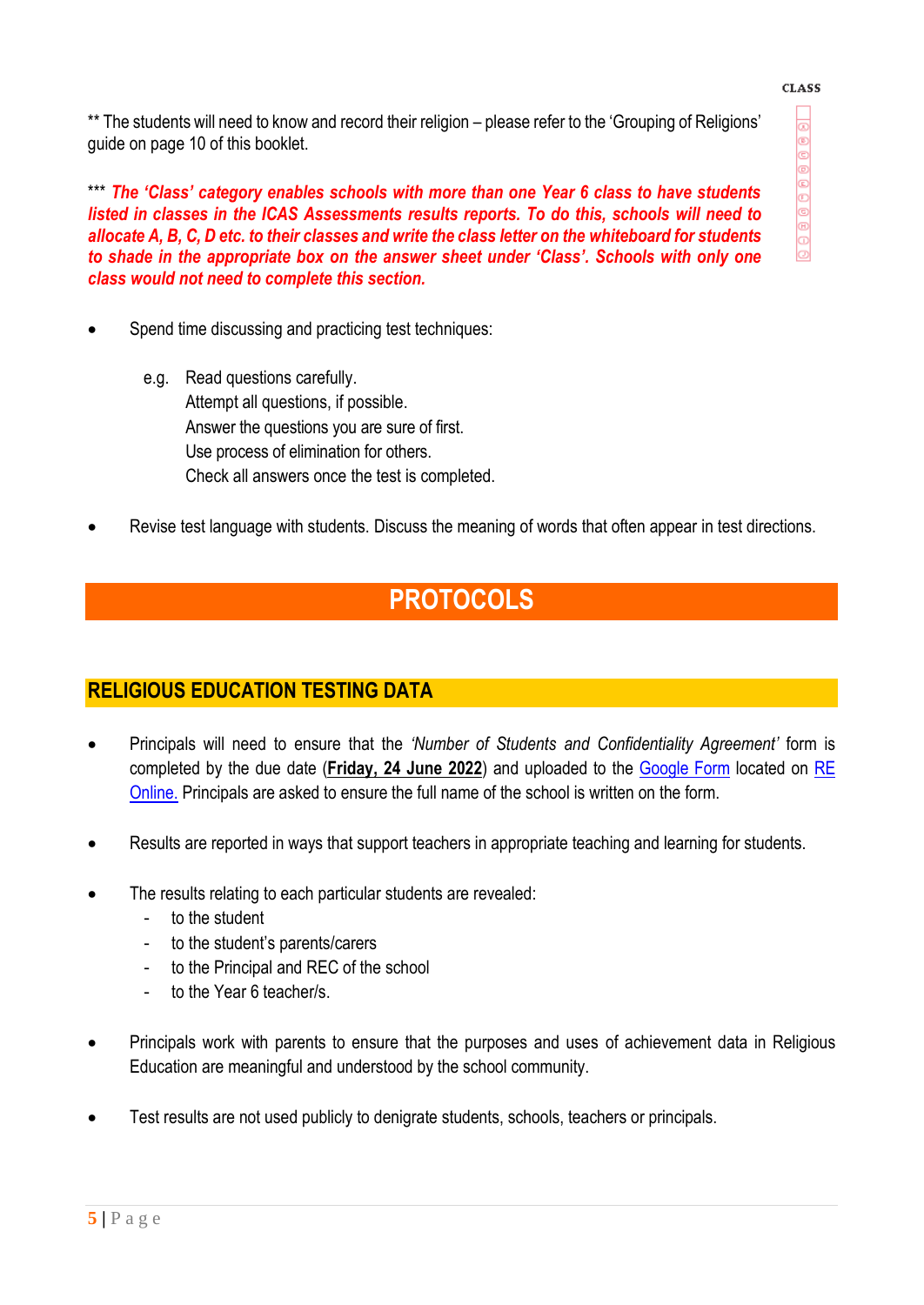• Evaluating school effectiveness in Religious Education requires a range of measures, including qualitative judgement. Religious Education testing data is only one aspect of assessment and evaluation of the school's Religious Education program. No simple conclusions can be drawn between individual student achievement data and school effectiveness.

## **SECURITY AND CONFIDENTIALITY**

## **RECEIVING THE TEST PACKAGE**

**Principals are responsible for the security and confidentiality of the test materials from the receipt of the materials up to and including their safe collection and dispatch.** 

The test package is sent to schools from Sydney Catholic Schools. The packages are labelled *attention to the Principal* and **delivered by courier. A signature is required upon delivery, enabling the tracking of all parcels.** 

The Principal is asked to ensure that whoever receives the test materials signs legibly for them and delivers the parcel to the Principal. Upon receipt of the parcel, Principals are asked to:

- immediately open the test package (Principal or delegated person) and ensure number of test papers and answer sheets are correct.
- contact Jodie Micallef on **9568 8248** or **0491 213 205** or email **jodie.micallef@syd.catholic.edu.au immediately if more test papers or answer sheets are required or anything is missing from the test package.**
- ensure that all teachers administering the test are provided with a copy of **'Instructions for Administering the Test'** (included in test package and on *page 7 and 8* of this booklet).
- ensure that all teachers administering the test are familiar with the test procedures including disability provisions, which is included on *page 3* of this booklet.
- ensure that all teachers administering the test have the school's Australian Government Department of Education code.
- RE-SEAL the package and store it securely, ensuring that the test is **not shown to anyone** until the test day on **Wednesday, 19 October 2022**. Principals are asked **not to read the test** until the test day.
- ensure that there is no discussion or explanation of the test questions with students until the Monday after the test day (**Monday, 24 October 2022)**. This is to maintain the security of the test until any absent students have completed it.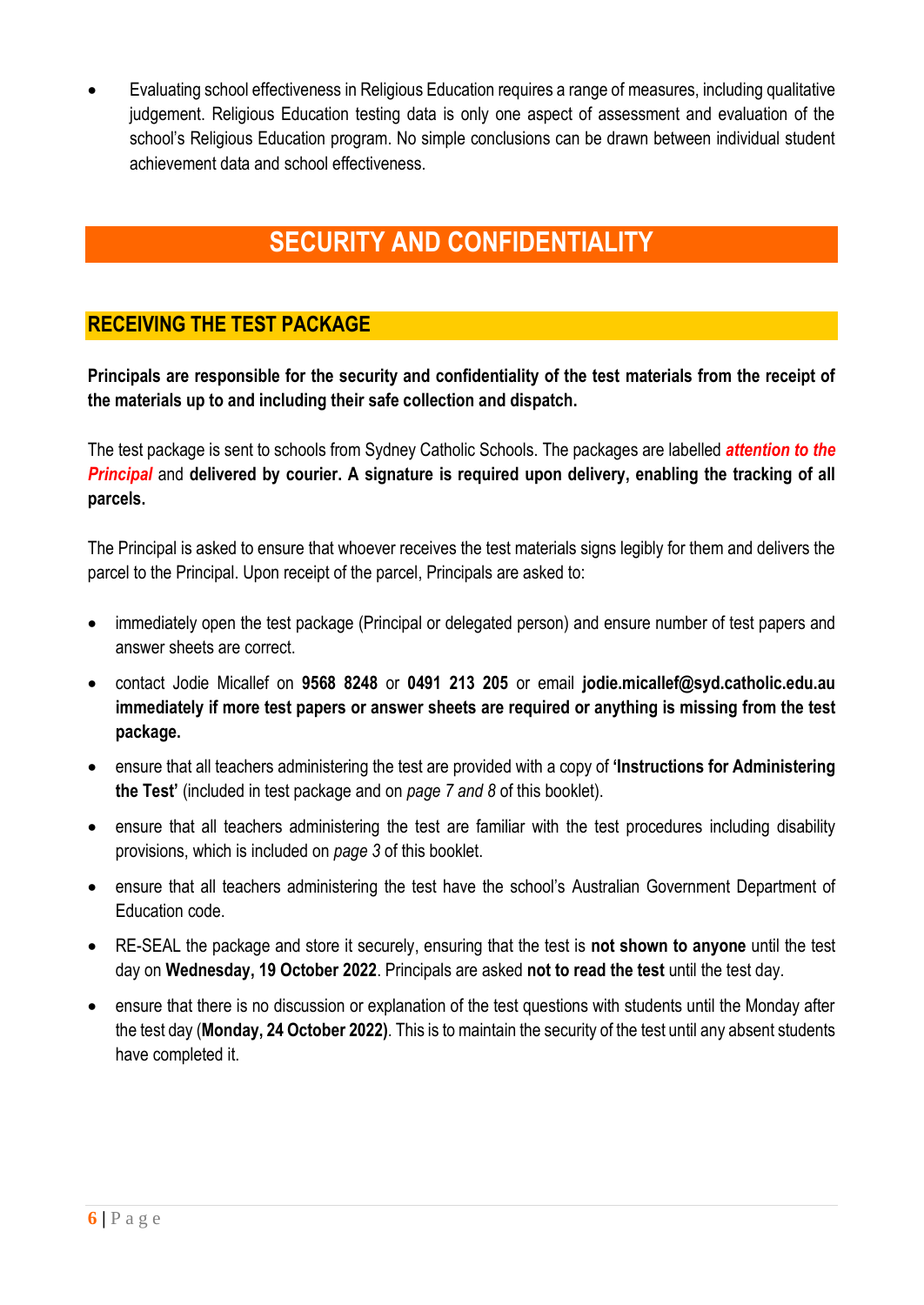## **INSTRUCTIONS FOR ADMINISTERING THE TEST**

#### **BEFORE THE TEST DAY**

- Ensure the classroom is adequately prepared. Any information around the classroom that relates to Religious Education is required to be **covered or removed.**
- Ensure all students have the necessary equipment to participate in the test: **2B or B pencil, eraser, sharpener and blank paper**.
- Ensure that students understand test conditions:
	- Students must work independently**,** however, students with diverse learning needs undertake the test with the same adjustments that they receive in the classroom.
	- Teachers may read a word or question to a student if the student cannot read it, but the teacher or 'reader' must only **read** and not prompt the student in any way.

#### **TEST PROCEDURE AND TIME ALLOCATION**

- 1. Keep a class list, recording all students who sit the test, including any students absent on the day, who sit the test on either Thursday, 20 October or Friday, 21 October 2022. The class list is **NOT** to be sent to New Data Solutions with the answer sheets, however it should be kept for school records.
- 2. Students are given the opportunity for a toilet break before the commencement of the test process.
- 3. Indicate to students the test booklet and the answer sheet, clearly pointing out where answers are recorded.
- 4. Students complete details on answer sheet including the school's Australian Government code, their name, etc. on the test booklet **(5 minutes).** See *Preparing for the Test,* which is included on page 4 of this booklet.
- 5. Students read and answer practice questions. Teacher checks that students are clear on how to read and answer these practice questions **(5 minutes).**
- 6. Clarify any further queries from students **(2 minutes).**
- 7. **Test participation time** answering of questions **(1 hour)**. Note: most students will take the full time to complete the test.
- 8. During the test, check that all students are completing answers on the answer sheet and **NOT** in the booklet.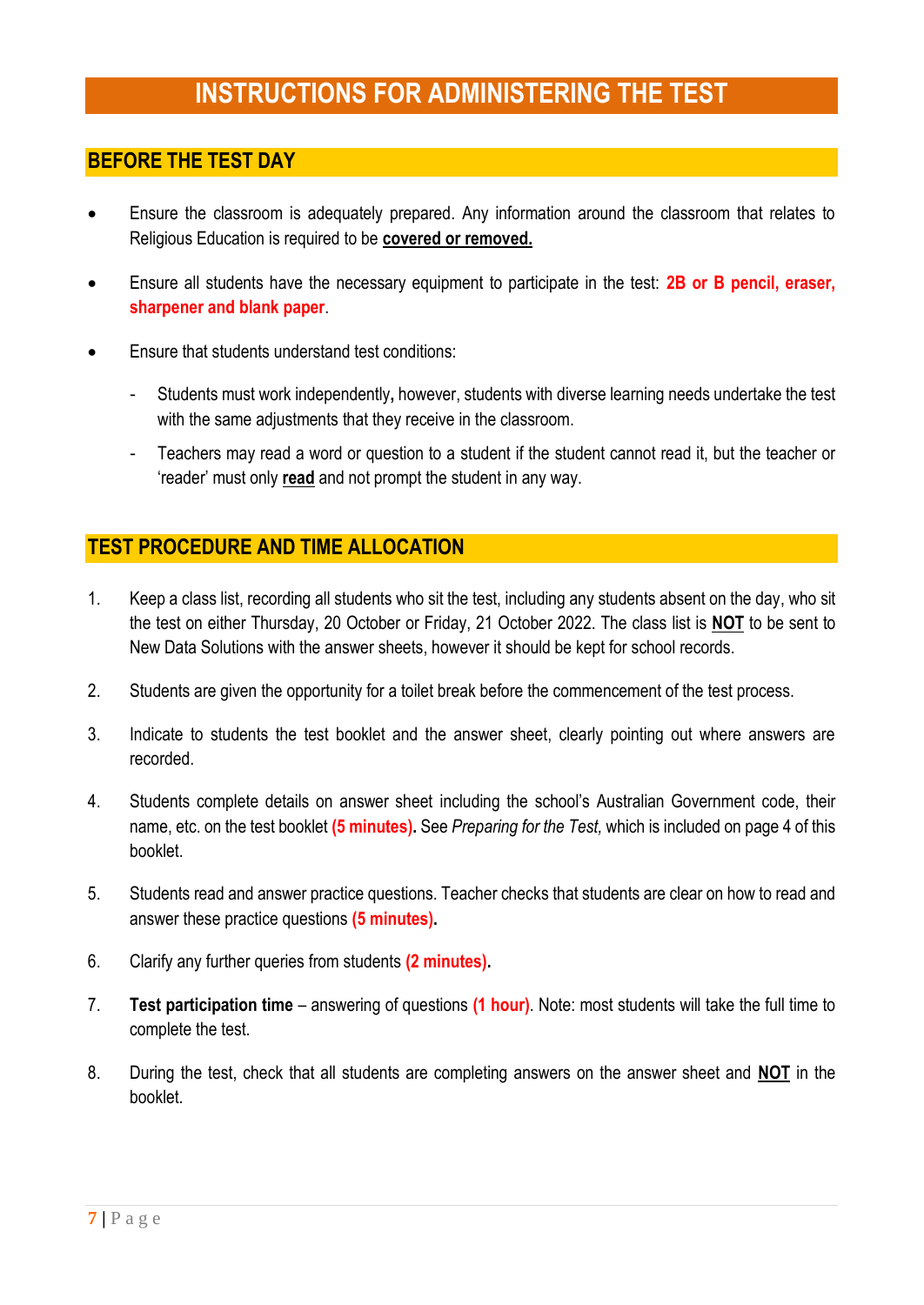- 9. Once the test is concluded, collect answer sheets and booklets separately. **Test booklets remain in the school to be sent home with the results**. They should be stored until results are received.
- 10. Check that students have completed the information **on the front of the answer sheet** clearly and correctly. This is most important for the printing of test results and certificates. **Please ensure students spell their names correctly.**
- 11. If students with vision impairment have used large print format answer sheets and/or coloured answer sheets, **their answers will need to be transferred to a standard answer sheet at the school** before returning the school's answer sheets to New Data Solutions for marking. Larger format answer sheets and/or coloured answer sheets **ARE NOT** to be sent to New Data Solutions for marking.

## **PACKAGING TEST FOR RETURN AND MARKING**

## **AFTER THE TEST**

- Complete the **'Return Advice Sheet'** supplied in the test package and place it on top of the school's completed answer sheets.
- Please ensure that the number of answer sheets is correct.
- If more than one envelope is used, please photocopy the completed 'Return Advice Sheet' and enclose a copy of the form with each envelope.
- Please handle answer sheets carefully as they will need to be scanned.
- Send answer sheets to New Data Solution using the pre-addressed envelope included in the test package *(this is not a reply paid service)*. This should be done as soon as possible after the test and at the latest by **Monday, 24 October 2022.** Answer sheets must arrive at New Data Solutions by **Friday 28, October 2022** to enable marking to commence. **Please note,** *REGISTERED, EXPRESS MAIL* **is required to ensure tracking of returned answer sheets.**
- Test booklets should be stored for sending to parents with results when received.

## **TEST RESULTS**

## **ARCHDIOCESE OF SYDNEY - Delivery of Results to Schools**

From Monday 5 December student reports, certificates and school results will be couriered to schools.